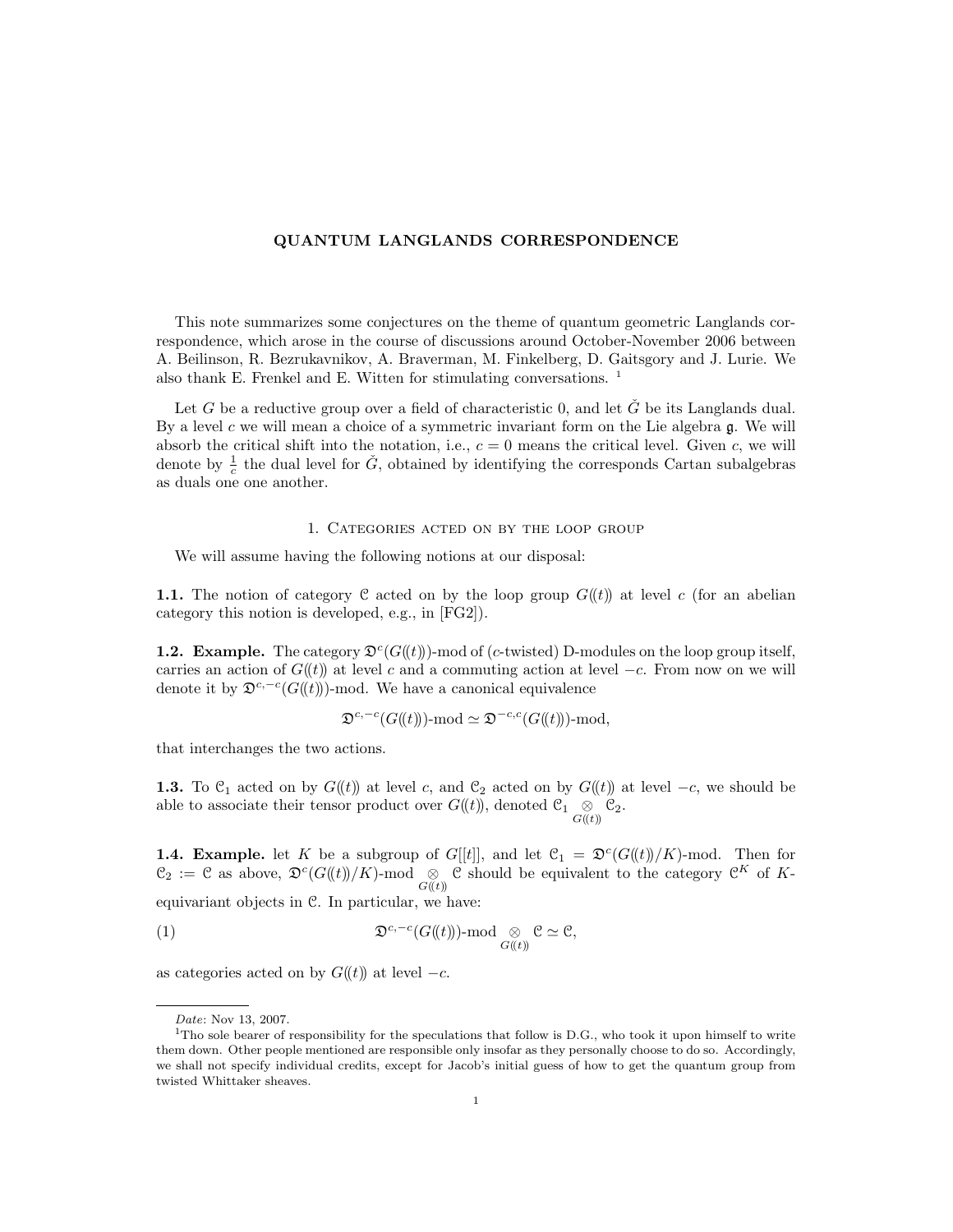**1.5. Example.** Let  $C_1 = \widehat{\mathfrak{g}}$  $c$ -mod–the category of smooth Kac-Moody modules at level  $c$ . For  $\mathcal{C}_2 := \mathcal{C}$  consider the category  $\widehat{\mathfrak{g}}^c$ -mod  $\underset{G(\ell t)}{\otimes} \mathcal{C}.$ 

If instead of  $G(\mathfrak{t})$  we had a group-scheme H, the corresponding category  $\mathfrak{h}$ -mod  $\underset{H}{\otimes} \mathfrak{C}$  would identify with the category  $\mathcal{C}^{H,w}$  of weakly H-equivariant objects in  $\mathcal{C}$ . In this case, the tensor category Rep(H) would act on  $\mathcal{C}^{H,w}$ . In the sequel, we will see what replaces this structure when instead of H we have the loop group  $G(\ell t)$ .

**1.6.** To C acted on by  $G(t)$  at level c, we should be able to assign the category Whit(C) that corresponds to  $(N((t)), \chi)$ -equivariant objects, where  $\chi : N((t)) \to \mathbb{G}_a$  is a non-degenerate character.

1.7. Example. One of the principal players for us will be the category

(2) 
$$
\text{Whit}^c(\text{Gr}_G) := \text{Whit}(\mathfrak{D}^c(\text{Gr}_G)\text{-mod}).
$$

Another important example is Whit<sup>c</sup>( $G(\mathfrak{t})$ ) := Whit( $\mathfrak{D}^{c,-c}(G(\mathfrak{t}))$ -mod). By transport of structure, the latter carries an action of  $G(\ell)$  at level  $-c$ . We have:

(3) 
$$
\operatorname{Whit}(\mathfrak{D}^{c,-c}(G(\mathfrak{k}))\text{-mod})\underset{G(\mathfrak{k}\mathfrak{k})}{\otimes} \mathfrak{C} \simeq \operatorname{Whit}(\mathfrak{C}).
$$

**1.8. Example.** Consider  $\mathcal{C} = \hat{\mathfrak{g}}^c$ -mod. We are supposed to have

(4) 
$$
\text{Whit}(\hat{\mathfrak{g}}^c\text{-mod}) \simeq \mathcal{W}^c_{\mathfrak{g}}\text{-mod},
$$

where  $\mathcal{W}_{\mathfrak{g}}^c$  is the W-algebra corresponding to  $\mathfrak g$  at level c.

## 2. Chiral categories

2.1. Let X be an algebraic curve. Another notion that we assume having at our disposal is that of chiral category over X.

The data of a chiral category A assigns to each integer n an  $\mathbb{O}$ -module of categories  $\mathcal{A}^n$  over  $X<sup>n</sup>$ , equipped with factorization isomorphisms, which we will spell out for  $n = 2$ :

The restriction  $\mathcal{A}^2|_{X\times X-\Delta(X)}$  should be identified with  $\mathcal{A}^1\boxtimes\mathcal{A}^1|_{X\times X-\Delta(X)}$ , and the restriction  $\mathcal{A}^2|_{\Delta(X)}$  should be identified with  $\mathcal{A}^1$ .

In addition,  $A<sup>n</sup>$  is supposed to have a unit object, analogously to the case of chiral algebras. The latter endows the sheaf of categories  $\mathcal{A}^n$  with a connection along X.

**2.2.** We will usually think of a chiral category as an 0-module of categories  $A<sup>1</sup>$  over X itself, endowed with an extra structure. When a chiral category is obtained by a universal procedure (i.e., is a vertex operator category), we will think of it as a plain category  $A$  equal to the fiber of  $\mathcal{A}^1$  at a point  $x \in X$ , endowed with an extra structure.

The notion of chiral category should be regarded as a D-module version of the notion of  $E_2$ -category.

**2.3. Example.** A sheaf of symmetric monoidal categories over  $X$ , endowed with a connection along X gives rise to a chiral category.

**2.4.** When working over  $\mathbb{C}$ , and we choose a coordinate on our curve, there is a transcendental procedure that assigns to a ribbon category a chiral category. (We are not going to use it.) This procedure is fully faithful: a chiral category comes in this was from a ribbon category when a certain representability condition is satisfied. This is how a monoidal structure arises in [KL].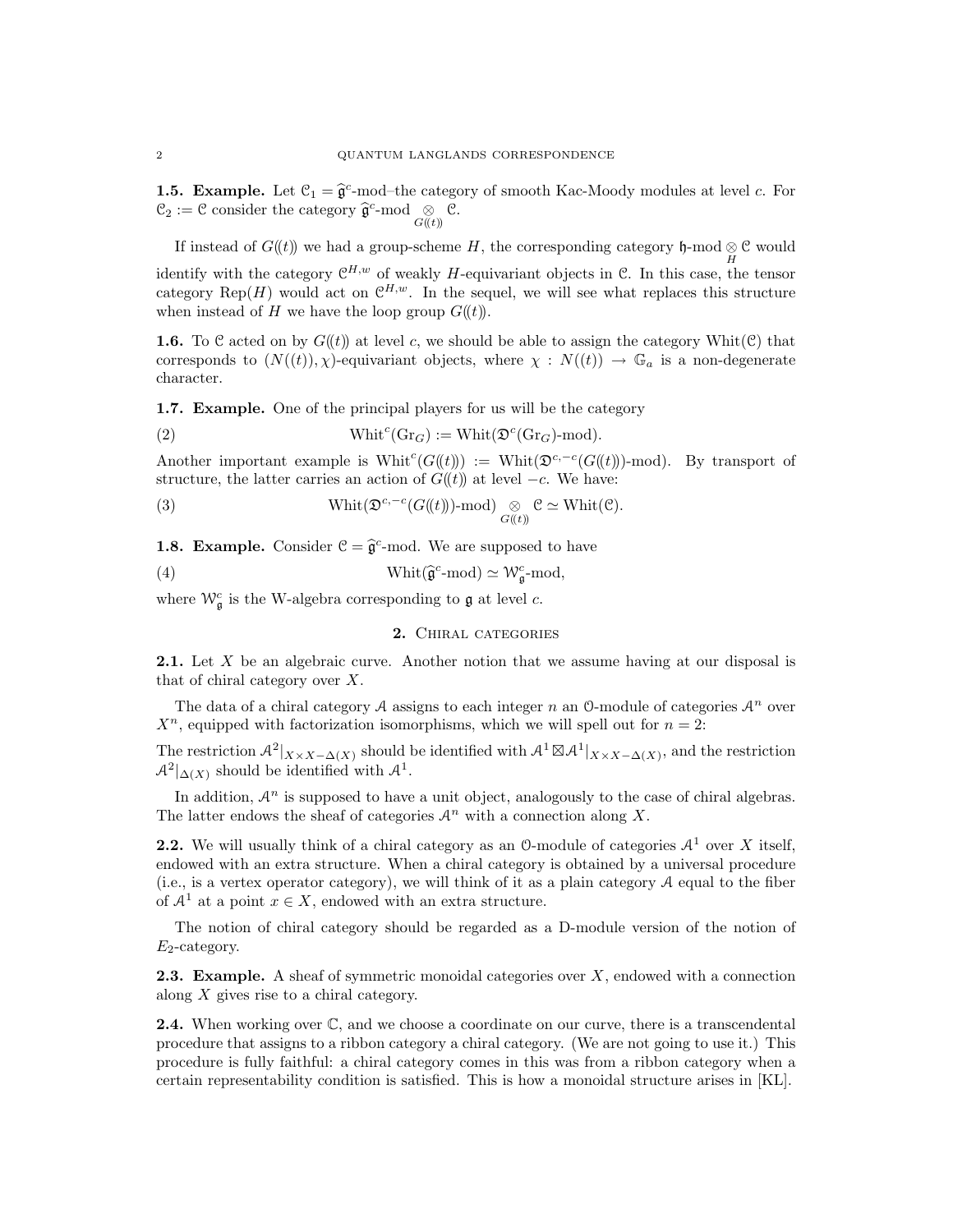**2.5. Example.** Let A be a chiral algebra. Then the category A-mod of chiral A-modules is naturally a chiral category.

**2.6. Example.** A construction of Beilinson and Drinfeld endows the category  $\mathfrak{D}^c(\text{Gr}_G\text{-mod})$ with a structure of chiral category.

**2.7. Example.** The category  $\text{Whit}^c(\text{Gr}_G)$  is a chiral category.

2.8. By analogy with the theory of chiral algebras, given a chiral category, it makes sense to consider module categories over it. We will consider module categories supported at a fixed point  $x$  of the curve, with  $t$  being a local coordinate.

2.9. Generalizing the construction of Beilinson and Drinfeld, we obtain that the category  $\mathfrak{D}^c(G(\mathfrak{t}))$ -mod) is naturally a module category with respect to  $\mathfrak{D}^c(\mathrm{Gr}_G\text{-mod})$ . In addition, it carries a commuting action of  $G(\ell t)$  at level  $-c$ . Hence, for any category C acted on by  $G(\mathfrak{t})$  at level c, the category  $\mathfrak{D}^{c,-c}(G(\mathfrak{t}))$ -mod  $\underset{G(\mathfrak{t}\mathfrak{h})}{\otimes}$  C is a module category with respect to  $\mathfrak{D}^c(\text{Gr}_G\text{-mod})$ . Taking into account (1), we obtain that on a given category  $\mathfrak C$  an action of  $G(\ell)$  at level c gives rise to a structure of module category with respect to  $\mathfrak{D}^c(\text{Gr}_G\text{-mod})$ .

**Conjecture 2.10.** For a category C, the data of an action of  $G(\mathbf{t})$  at level c is equivalent to a structure of module category with respect to  $\mathfrak{D}^c(\text{Gr}_G\text{-mod})$ .

**2.11. Example.** Independent of the above conjecture, the category Whit<sup>c</sup>( $G(\mathcal{U})$ ) has a structure of module category with respect to Whit<sup>c</sup>( $\text{Gr}_G$ ), and carries a commuting action of  $G(\ell)$ ) at level  $-c$ .

Hence, by (3), for any category C acted on by  $G((t))$  at level c, the category Whit(C) is a module category with respect to  $\text{Whit}^c(\text{Gr}_G)$ .

**2.12.** By Sect 2.5, the category  $\hat{\mathfrak{g}}^c$ -mod is a chiral category. Let  $\mathrm{KL}_G^c \subset \hat{\mathfrak{g}}^c$ -mod be the sub-<br>extensive equipment of  $C^{[[t]]}$  integrable representations. (The symbol KL stands for Kazaden category consisting of  $G[[t]]$ -integrable representations. (The symbol KL stands for Kazhdan-Lusztig, who studied this category in [KL].) I.e.,

$$
\mathrm{KL}_{G}^{c} := (\widehat{\mathfrak{g}}^c \text{-}\mathrm{mod})^{G[[t]]}.
$$

This is also a chiral category. We will regard the fiber of  $\hat{\mathfrak{g}}^c$ -mod at  $x \in X$  as a module category with regnect to  $K1 c$ with respect to  $\mathrm{KL}_{G}^{c}$ .

The following is established in [FG1]:

**Theorem 2.13.** The following two pieces of structure defined on  $\hat{\mathfrak{g}}^c$ -mod commute: the action of  $C^{(l+1)}$  at level a grad the structure of module extensive with meanest to  $K^r$ . of  $G(\!(t)\!)$  at level c, and the structure of module category with respect to  $\mathrm{KL}_G^c$ .

**2.14.** Let C be again a category acted on by  $G((t))$  at level  $-c$ , and consider the category  $KL(\mathcal{C}) := \hat{\mathfrak{g}}^c$ -mod  $\underset{G(\mathcal{U})}{\otimes} \mathcal{C}$  of Sect 1.5. From Theorem 2.13 we obtain that this category is naturally a module category with respect to  $\mathrm{KL}_G^c$ .

It is this structure that we regard as a substitute for the action of  $\text{Rep}(H)$ , alluded to in Sect 1.5.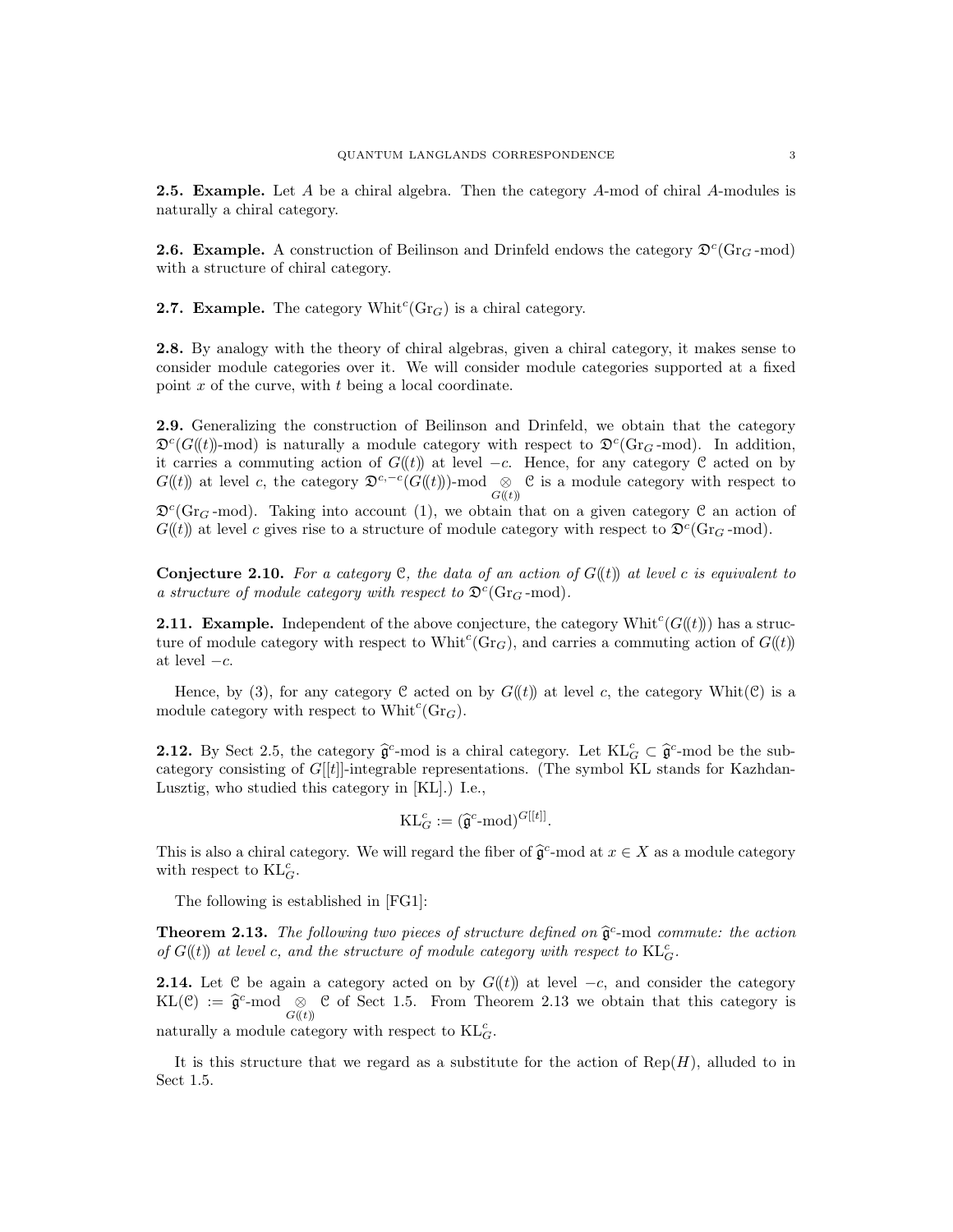### 3. Local Quantum Langlands

3.1. The following is a version of a conjecture proposed by J. Lurie:

**Conjecture 3.2.** For c not rational negative, the chiral categories  $\text{Whit}^c(\text{Gr}_G)$  and  $\text{KL}_{\tilde{G}}^{\frac{1}{c}}$  are equivalent.

This conjecture has been essentially proven in [Ga] for c irrational, by identifying both sides with a third chiral category, namely, that of factorizable sheaves of [BFS].

3.3. We can now formulate the Local Quantum Geometric Langlands conjecture, which we literally believe to hold only for irrational values of c:

Conjecture 3.4. There exists a 2-equivalence  $\Psi^{c,-\frac{1}{c}}_{G\rightarrow \check{G}}$ .

{ Categories acted on by  $G(\!(t)\!)$  at level  $c \} \rightarrow \{$  Categories acted on by  $\check{G}(\!(t)\!)$  at level  $-\frac{1}{\sqrt{2}}$  $\frac{1}{c}$ ,

characterized by either of the following two properties: for C acted on by  $G(\mathfrak{t})$  and  $\check{C}$  :=  $\Psi^{G \rightarrow \check{G}}(\mathcal{C}),$  we need that:

- The category Whit(C), regarded as a module category with respect to Whit<sup>c</sup>(Gr<sub>G</sub>), is equivalent to KL( $\check{C}$ ), regarded as a module category with respect to KL $_{\check{G}}^{\frac{1}{c}}$ , when we *identify* Whit<sup>c</sup>(Gr<sub>G</sub>)  $\simeq$  KL $_{\tilde{G}}^{\frac{1}{e}}$  *via Conjecture 3.2.*
- The category KL(C), regarded as a module category with respect to  $\mathrm{KL}_{G}^{-c}$ , is equivalent to Whit(Č), regarded as a module category with respect to Whit<sup>- $\frac{1}{c}$ </sup>(Gr<sub> $\check{G}$ </sub>), when we identify  $KL_G^{-c} \simeq \text{Whit}^{-\frac{1}{c}}(\text{Gr}_{\check{G}})$  via Conjecture 3.2.

3.5. We can divide Conjecture 3.4 into three steps:

Conjecture 3.6. For c irrational, the assignment  $C \mapsto$  Whit $(C)$  establishes a 2-equivalence

{Categories acted on by  $G(\mathfrak{t})$  at level  $c$ }  $\rightarrow$  {Module categories with respect to Whit<sup>c</sup>(Gr<sub>G</sub>)}.

Conjecture 3.7. The assignment  $C \mapsto KL(C)$  establishes a 2-equivalence

{Categories acted on by  $G(\mathfrak{t})$  at level  $c$ }  $\rightarrow$  {Module categories with respect to  $\mathrm{KL}_{G}^{-c}$ }.

Conjecture 3.8. Assuming the above two conjectures, the two composed 2-functors

(KL for 
$$
\check{G}
$$
)<sup>-1</sup> o (Whit for  $G$ )

and

$$
\left(\text{Whit } \text{for } \check{G} \right)^{-1} \circ (\text{KL } \text{for } G \text{)}
$$

{ Categories acted on by  $G(\mathfrak{t})$  at level  $c \rightarrow \rightarrow \{$  Categories acted on by  $\check{G}(\mathfrak{t})$  at level  $-\frac{1}{2}$  $\frac{1}{c}$ , are isomorphic.

**3.9.** Let us consider some examples of how the 2-functor  $\Psi_{G\to \tilde{G}}^{c,-\frac{1}{c}}$  is supposed to act. We claim that we have:

$$
\Psi^{c,-\frac{1}{c}}_{G\rightarrow \check{G}}(\mathfrak{D}^c(\text{Gr}_G)\text{-}\mathrm{mod})\simeq \mathfrak{D}^{-\frac{1}{c}}(\text{Gr}_{\check{G}})\text{-}\mathrm{mod}.
$$

This follows from either of the characterizing properties of  $\Psi$ , since

$$
\text{Whit}(\mathfrak{D}^c(\text{Gr}_G)\text{-mod}) := \text{Whit}^c(\text{Gr}_G)
$$

and

$$
\mathrm{KL}(\mathfrak{D}^c(\mathrm{Gr}_G)\text{-}\mathrm{mod}) := \widehat{\mathfrak{g}}^{-c}\text{-}\mathrm{mod}\underset{G(\!(t)\!)}{\otimes}\mathfrak{D}^c(\mathrm{Gr}_G)\text{-}\mathrm{mod}\simeq \widehat{\mathfrak{g}}^{-c}\text{-}\mathrm{mod}^{G[[t]]}=: \mathrm{KL}_G^{-c}\,.
$$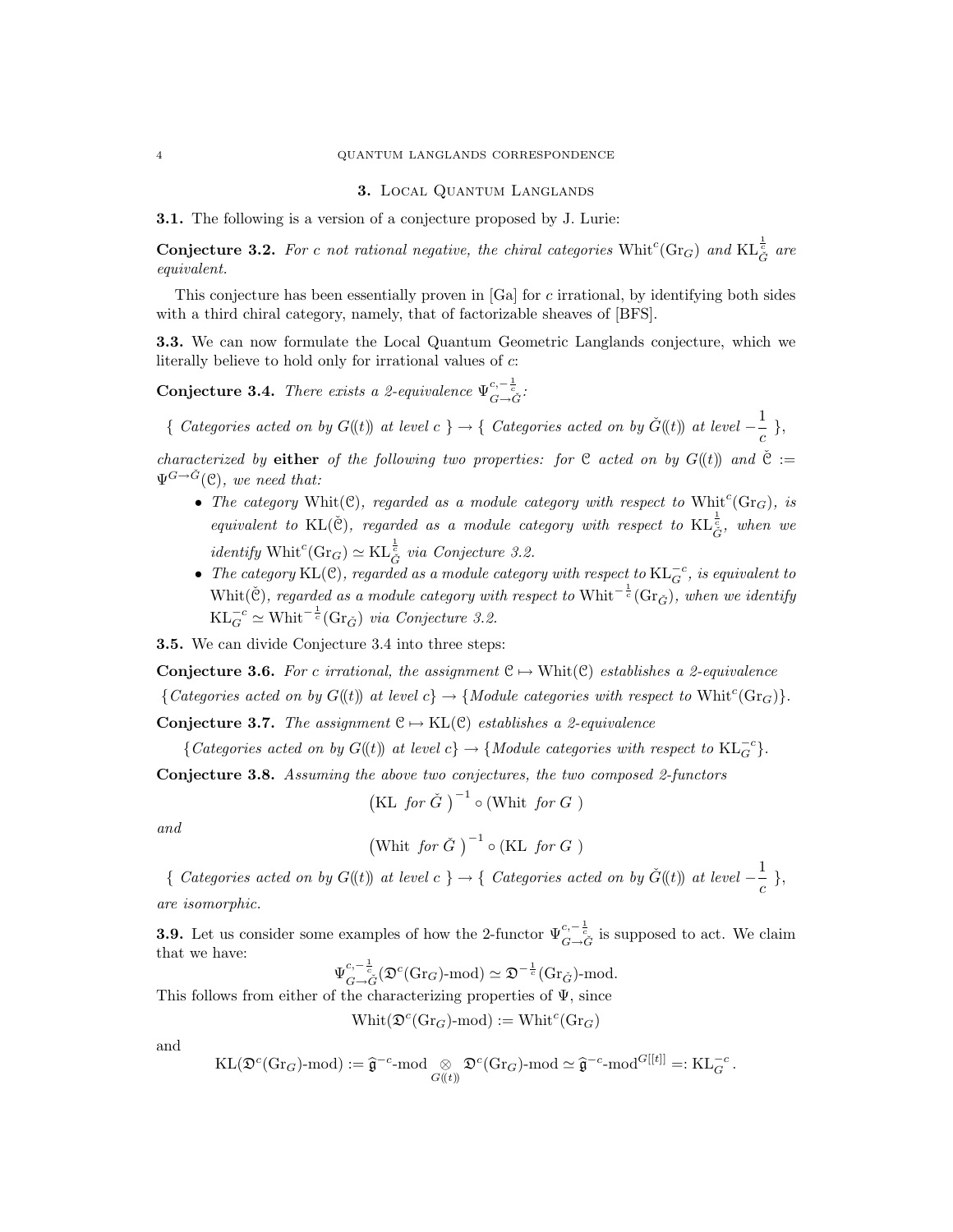Conjecture 3.10.  $\Psi^{c,-\frac{1}{c}}_{G\to \tilde G}(\mathfrak{D}^c({\rm Fl}_G)\operatorname{\!-mod})\simeq \mathfrak{D}^{-\frac{1}{c}}({\rm Fl}_{\tilde G})\operatorname{\!-mod}.$ 

This is an interesting conjecture in its own right, as it translates as:

Conjecture 3.11.

$$
\text{Whit}^c(\text{Fl}_G) \simeq \hat{\check{\mathfrak{g}}}^{\frac{1}{c}} \text{-mod}^{\check{I}}.
$$

**3.12. Duality of W-algebras.** Let us recall the assertion of [FF] that there exists an isomorphism

$$
(5) \t\t W_{\mathfrak{g}}^c \simeq \mathcal{W}_{\tilde{\mathfrak{g}}}^{\frac{1}{c}}.
$$

In particular, the corresponding categories of modules are equivalent.

Note, however, that the identification (4) defines on  $\mathcal{W}_{\mathfrak{g}}^c$ -mod the commuting structures of module over the chiral categories  $\text{Whit}^c(\text{Gr}_G)$  and  $\text{KL}_G^c$ .

We propose the following strengthening of  $(5)$ :

Conjecture 3.13. The equivalence of categories

$$
\mathcal{W}^c_{\mathfrak{g}}\text{-}\mathrm{mod} \simeq \mathcal{W}^{\frac{1}{c}}_{\check{\mathfrak{g}}}\text{-}\mathrm{mod},
$$

induced by (5), respects the module structures with respect to the chiral categories

$$
\text{Whit}^c(\text{Gr}_G) \simeq \text{KL}_{\check{G}}^{\frac{1}{c}} \text{ and } \text{KL}_{G}^c \simeq \text{Whit}^{\frac{1}{c}}(\text{Gr}_{\check{G}}).
$$

This conjecture formally implies that

(6) 
$$
\Psi_{G \to \tilde{G}}^{c, -\frac{1}{c}}(\hat{\mathfrak{g}}^c \text{-mod}) \simeq \text{Whit}^{\frac{1}{c}}(\check{G}(\!(t)\!)) \text{ and } \Psi_{G \to \tilde{G}}^{c, -\frac{1}{c}}(\text{Whit}^c(G(\!(t)\!))) \simeq \hat{\tilde{\mathfrak{g}}} \text{-mod}^{\frac{1}{c}}.
$$

**3.14.** Let us denote by  $M_{G \to \tilde{G}}^{c,-\frac{1}{c}}$  the category  $\Psi_{G \to \tilde{G}}^{c,-\frac{1}{c}}(\mathfrak{D}^{c,-c}(G(\mathbf{k})))$ -mod). It carries an action of  $\check{G}$  at level  $-\frac{1}{c}$  and a commuting action of  $G(\mathfrak{t})$  at level  $-c$ , and the functor  $\Psi^{c,-\frac{1}{c}}$  can be realized as

$$
\mathcal{C}\mapsto \mathsf{M}^{c,-\frac{1}{c}}_{G\to \check{G}}\underset{G(\!(t)\!)}{\otimes}\mathcal{C}.
$$

Isomorphism (6) implies that

$$
\mathsf{M}_{G \to \check{G}}^{c, -\frac{1}{c}} \simeq \mathsf{M}_{\check{G} \to \check{G}}^{\frac{1}{c}, -c}.
$$

The category  $\mathsf{M}^{c,-\frac{1}{c}}_{G\to \tilde{G}}$  has the following properties

(8) (Whit for 
$$
G
$$
)  $(\mathsf{M}_{G \to \check{G}}^{c, -\frac{1}{c}}) \simeq \hat{\mathfrak{g}} \text{-mod}^{-\frac{1}{c}}$  and (Whit for  $\check{G}$ )  $(\mathsf{M}_{G \to \check{G}}^{c, -\frac{1}{c}}) \simeq \hat{\mathfrak{g}} \text{-mod}^{-c}$ .

Remark. In [Sto] it is suggested that the should exist a chiral algebra  $M_{G\to \tilde{G}}^{c,-\frac{1}{c}}$ , which receives maps with commuting images from the Kac-Moody chiral algebras  $A_{\mathfrak{g},-c}$  and  $A_{\mathfrak{g},-\frac{1}{c}}$ , corresponding to  $\mathfrak g$  and  $\tilde{\mathfrak g}$  at levels  $-c$  and  $-\frac{1}{c}$ , respectively, such that the Drinfeld-Sokolov reduction of  $M_{G\to \check{G}}^{c,-\frac{1}{c}}$  with respect to  $\mathfrak g$  is isomorphic to  $A_{\check{\mathfrak g},-\frac{1}{c}}$ , and with respect to  $\check{\mathfrak g}$  is isomorphic to  $A_{\mathfrak g,-c}$ . The above discussion does not produce such a chiral algebra, but rather a chiral category with the corresponding properties.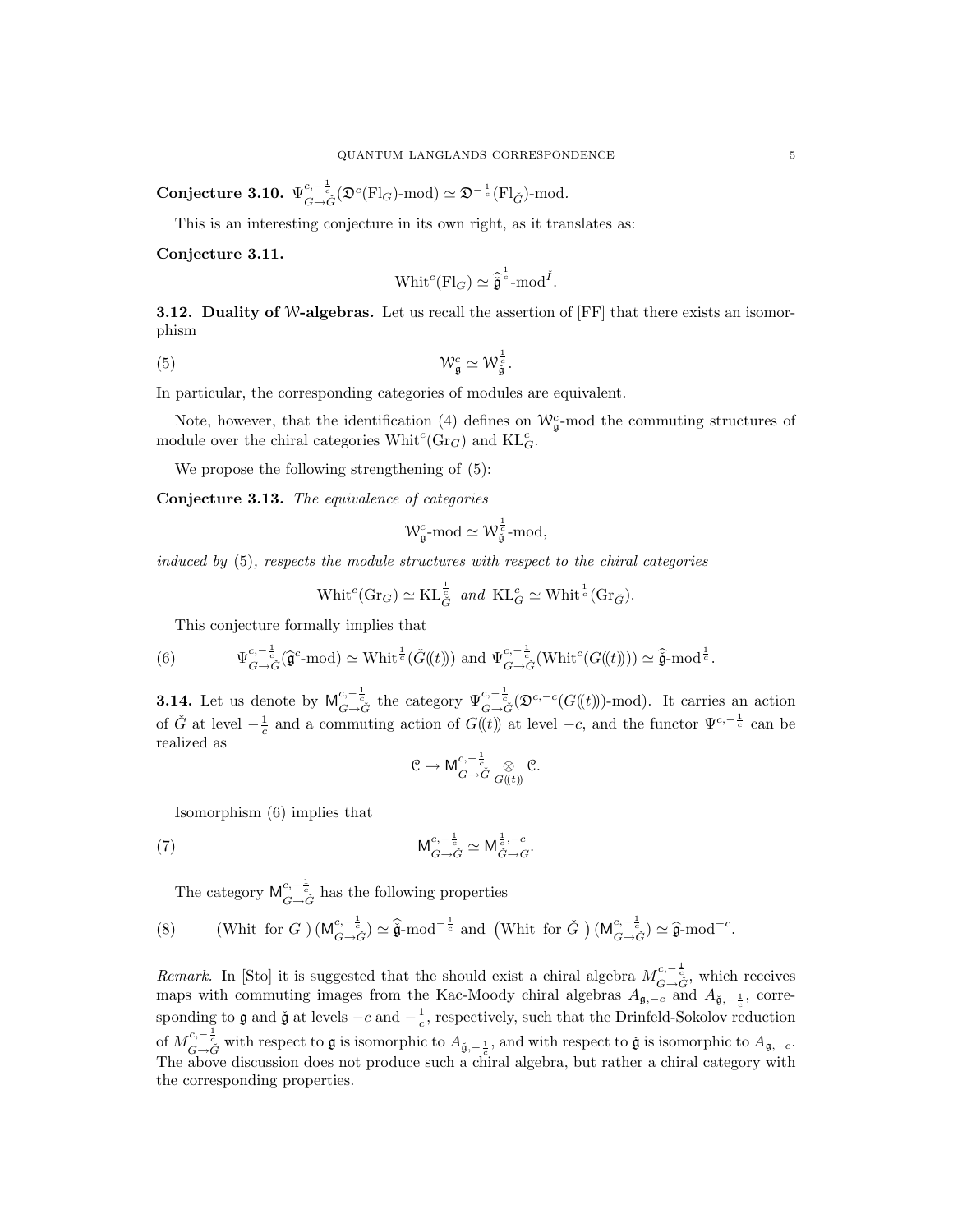**3.15.** Equation (7) implies that for  $C_1$ , acted on by  $G(\ell t)$  at level c,  $C_2$ , acted on by  $G(\ell t)$  at level  $-c$ , and

$$
\check{\mathfrak{C}}_1 := \Psi^{c,-\frac{1}{c}}_{G \to \check{G}}(\mathfrak{C}_1), \ \check{\mathfrak{C}}_2 := \Psi^{-c,\frac{1}{c}}_{G \to \check{G}}(\mathfrak{C}_2),
$$

we have:

(9) 
$$
\mathcal{C}_1 \underset{G((t))}{\otimes} \mathcal{C}_2 \simeq \check{\mathcal{C}}_1 \underset{\check{G}((t))}{\otimes} \check{\mathcal{C}}_2.
$$

In particular, for  $\mathcal C$  acted on by  $G(\!(t)\!)$  at level  $c$  and  $\check{\mathcal C} := \Psi^{c,-\frac{1}{c}}_{G \to \check{G}}(\mathcal C)$  we obtain:

(10) 
$$
\mathcal{C}^{G[[t]]} \simeq \mathcal{C} \underset{G((t))}{\otimes} \mathfrak{D}^{-c}(\text{Gr}_G)\text{-mod} \simeq \check{\mathcal{C}} \underset{G((t))}{\otimes} \mathfrak{D}^{\frac{1}{c}}(\text{Gr}_{\check{G}})\text{-mod} \simeq \check{\mathcal{C}}^{\check{G}[[t]]}.
$$

Assuming (3.10), we also obtain

(11) C I ' CˇI<sup>ˇ</sup> .

**3.16. Harish-Chandra bimodules.** Let us denote by  $HCh_G^{c,-c}$  the category

$$
\widehat{\mathfrak{g}}^c\text{-mod} \underset{G(\!(t)\!)}{\otimes} \widehat{\mathfrak{g}}^{-c}\text{-mod}.
$$

We remark that for a group scheme  $H$ , the corresponding category  $\mathfrak{h}\text{-mod}\otimes \mathfrak{h}\text{-mod}$  is indeed tautologically equivalent to the category of Harish-Chandra modules for the pair  $(\mathfrak{h} \oplus \mathfrak{h}, H)$ .

Equation (8) implies that we have the equivalence

Conjecture 3.17.

$$
\text{HCh}_G^{c,-c} \simeq (\text{Whit} \times \text{Whit}) (\mathfrak{D}^{\frac{1}{c}, -\frac{1}{c}} (\check{G}(\!(t)\!))\text{-mod}).
$$

# 4. Global quantum Langlands

4.1. Assume now that X is a complete curve. Let  $Bun_G$  denote the moduli stack of G-bundles on  $X$ .

The following conjecture was proposed in [Sto]:

Conjecture 4.2. There exists an equivalence of categories

$$
\mathfrak{D}^c(\text{Bun}_G)\text{-mod} \simeq \mathfrak{D}^{-\frac{1}{c}}(\text{Bun}_{\check{G}})\text{-mod}.
$$

We will now couple this with Conjecture 3.2, which would, conjecturally, fix the equivalence of Conjecture 4.2 uniquely.

4.3. Let  $x_1, ..., x_n$  be a finite collection of points on X. On the one hand, we have a localization functor

$$
\mathrm{Loc}:{\mathrm{KL}}^c_{G,x_1}\times\ldots\times {\mathrm{KL}}^c_{G,x_n}\rightarrow \mathfrak{D}^c(\mathrm{Bun}_G),
$$

obtained by considering conformal blocks of  $\hat{\mathfrak{g}}^c$ -modules.

On the other hand, we the Poincare series functor

Poinc: Whit<sup>-c</sup>(Gr<sub>G,x<sub>1</sub></sub>) 
$$
\times
$$
 ...  $\times$  Whit<sup>-c</sup>(Gr<sub>G,x<sub>n</sub></sub>)  $\rightarrow$   $\mathfrak{D}^c$ (Bun<sub>G</sub>),

corresponding to the diagram

 $\operatorname{Gr}_{G,x_1}/N(\!(t)\!) \times ... \times \operatorname{Gr}_{G,x_n}/N(\!(t)\!) \leftarrow \operatorname{Gr}_{G,x_1} \times ... \times \operatorname{Gr}_{G,x_n}/N_{out} \rightarrow \operatorname{Gr}_{G,x_1} \times ... \times \operatorname{Gr}_{G,x_n}/G_{out},$ where

$$
(\mathrm{Gr}_{G,x_1} \times ... \times (\mathrm{Gr}_{G,x_n})/G_{out} \simeq \mathrm{Bun}_G.
$$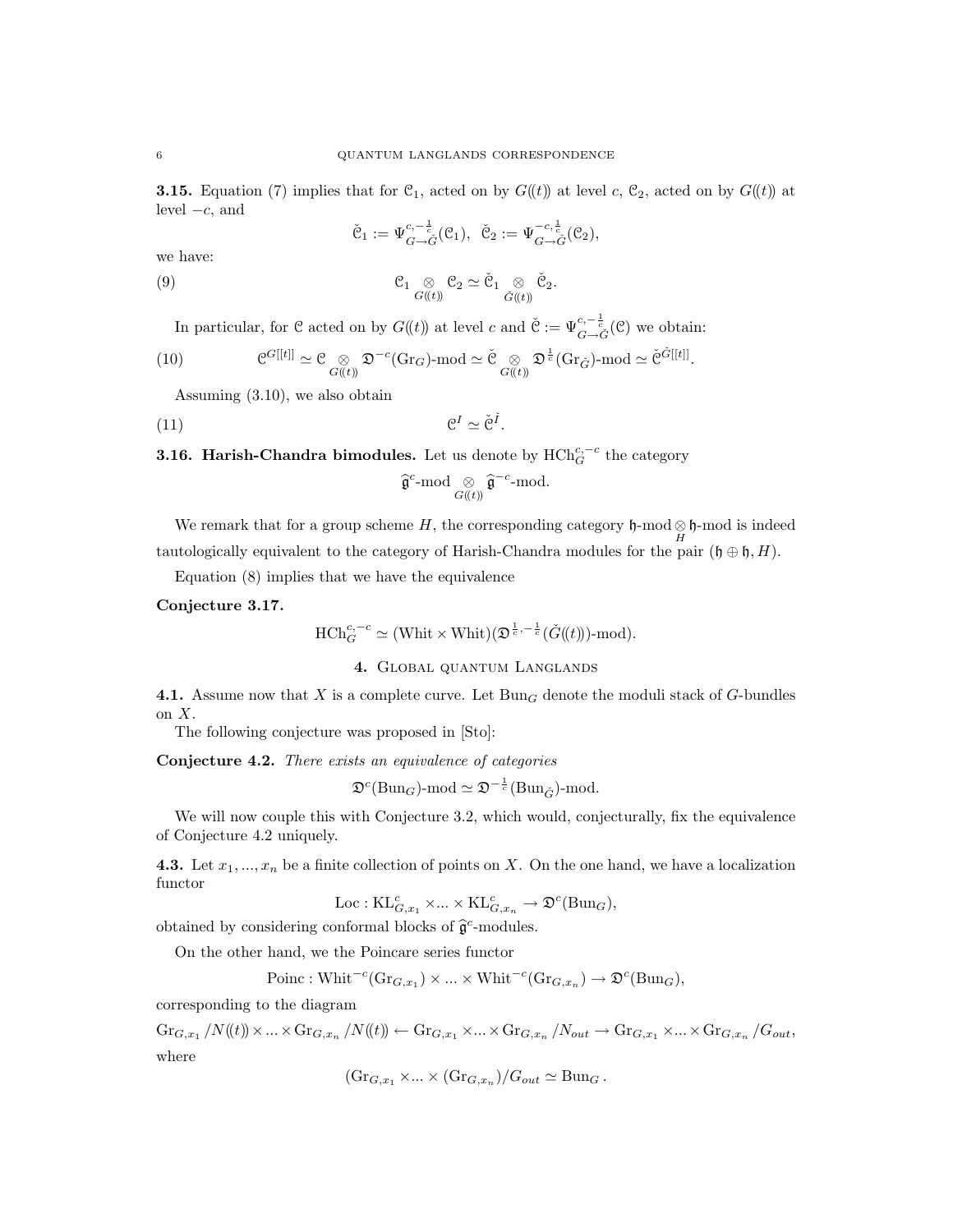### 4.4. Global unramified quantum Langlands. We propose:

Conjecture 4.5. There exists an equivalence as in Conjecture 4.2, which for every collection of points  $x_1, ..., x_n$  makes the diagram

$$
\text{KL}_{G,x_1}^c \times \dots \times \text{KL}_{G,x_n}^c \xrightarrow{Conjecture 3.2} \text{Whit}^{\frac{1}{c}}(\text{Gr}_{\check{G},x_1}) \times \dots \times \text{Whit}^{\frac{1}{c}}(\text{Gr}_{\check{G},x_n})
$$
  
\n
$$
\text{Loc}\downarrow \qquad \text{Poinc}\downarrow
$$
  
\n
$$
\mathfrak{D}^c(\text{Bun}_G)\text{-mod} \xrightarrow{Conjecture 4.2} \mathfrak{D}^{-\frac{1}{c}}(\text{Bun}_{\check{G}})\text{-mod}
$$

commute.

4.6. The ramified case. For a point  $x \in X$  let  $Bun_{G,x}$  be the moduli space of G-bundles with a full level structure at x. The category  $\mathfrak{D}^c(\text{Bun}_{G,x})$ -mod carries a natural action of  $G(\!(t)\!)$ at level c.

We propose the following:

**Conjecture 4.7.** The 2-functor  $\Psi_{G \to \tilde{G}}^{c, -\frac{1}{c}}$  sends the category  $\mathfrak{D}^c(\text{Bun}_{G,x})$ -mod to  $\mathfrak{D}^{-\frac{1}{c}}(\text{Bun}_{\tilde{G},x})$ .

We emphasize that this conjecture *does not* say that the categories  $\mathfrak{D}^c(\text{Bun}_{G,x})$ -mod and  $\mathfrak{D}^{-\frac{1}{c}}(\text{Bun}_{\tilde{G},x})$  are equivalent. Rather, it says that they correspond to each other under  $\Psi_{G\to \tilde{G}}^{c,-\frac{1}{c}}$ .

4.8. Compatibility with the unramified picture. Let us couple Conjecture 4.7 with (10) and (11). We obtain

(12) 
$$
(\mathfrak{D}^c(\text{Bun}_{G,x})\text{-mod})^{G[[t]]} \simeq \left(\mathfrak{D}^{-\frac{1}{c}}(\text{Bun}_{\check{G},x})\right)^{\check{G}[[t]]}
$$

and

(13) 
$$
\left(\mathfrak{D}^c(\text{Bun}_{G,x})\text{-mod}\right)^I \simeq \left(\mathfrak{D}^{-\frac{1}{c}}(\text{Bun}_{\check{G},x})\right)^{\check{I}},
$$

respectively.

However,  $(\mathfrak{D}^c(\text{Bun}_{G,x})\text{-mod})^{G[[t]]} \simeq \mathfrak{D}^c(\text{Bun}_G)\text{-mod}$ , so (12) recovers Conjecture 4.2.

Note that  $(\mathfrak{D}^c(\text{Bun}_{G,x})\text{-mod})^I \simeq \mathfrak{D}^c(\text{Bun}'_G)$ -mod, where  $\text{Bun}'_G$  denotes the moduli space of G-bundles with a parabolic structure at  $x$ . So,  $(13)$  leads to an equivalence

 $\mathfrak{D}^c(\text{Bun}'_G)\text{-mod} \simeq \mathfrak{D}^{-\frac{1}{c}}(\text{Bun}'_{\check{G}})\text{-mod},$ 

generalizing (4.2).

4.9. One can give a version of Conjecture 4.7 along the lines of Conjecture 4.5. Let us instead of one point x have a collection  $x_1, ..., x_n$ . We can consider the functors

$$
\text{Loc}_{ram}: \widehat{\mathfrak{g}}_{x_1}^c \text{-mod} \times ... \times \widehat{\mathfrak{g}}_{x_n}^c \text{-mod} \to \mathfrak{D}^c(\text{Bun}_{G,x_1,...,x_n}) \text{-mod}
$$

and

Poinc<sub>ram</sub>: Whit<sup>-c</sup>(G((t))<sub>x<sub>1</sub></sub>) × ... × Whit<sup>-c</sup>(G((t))<sub>x<sub>n</sub></sub>) 
$$
\rightarrow \mathfrak{D}^c(\text{Bun}_{G,x_1,...,x_n})
$$
-mod.

**Conjecture 4.10.** The 2-functor  $\Psi^{c,-\frac{1}{c}}_{G\to \check{G}}$  takes the functor Loc<sub>ram</sub> for G at level c to the functor Poinc<sub>ram</sub> for  $\check{G}$  at level  $-\frac{1}{c}$ .

## **5.** LOCAL CORRESPONDENCE AT  $c = 0/\infty$

Let us now consider the limiting cases, that correspond to the "classical", i.e., non-quantum, geometric Langlands correspondence. We remind that  $c = 0$  means the critical level.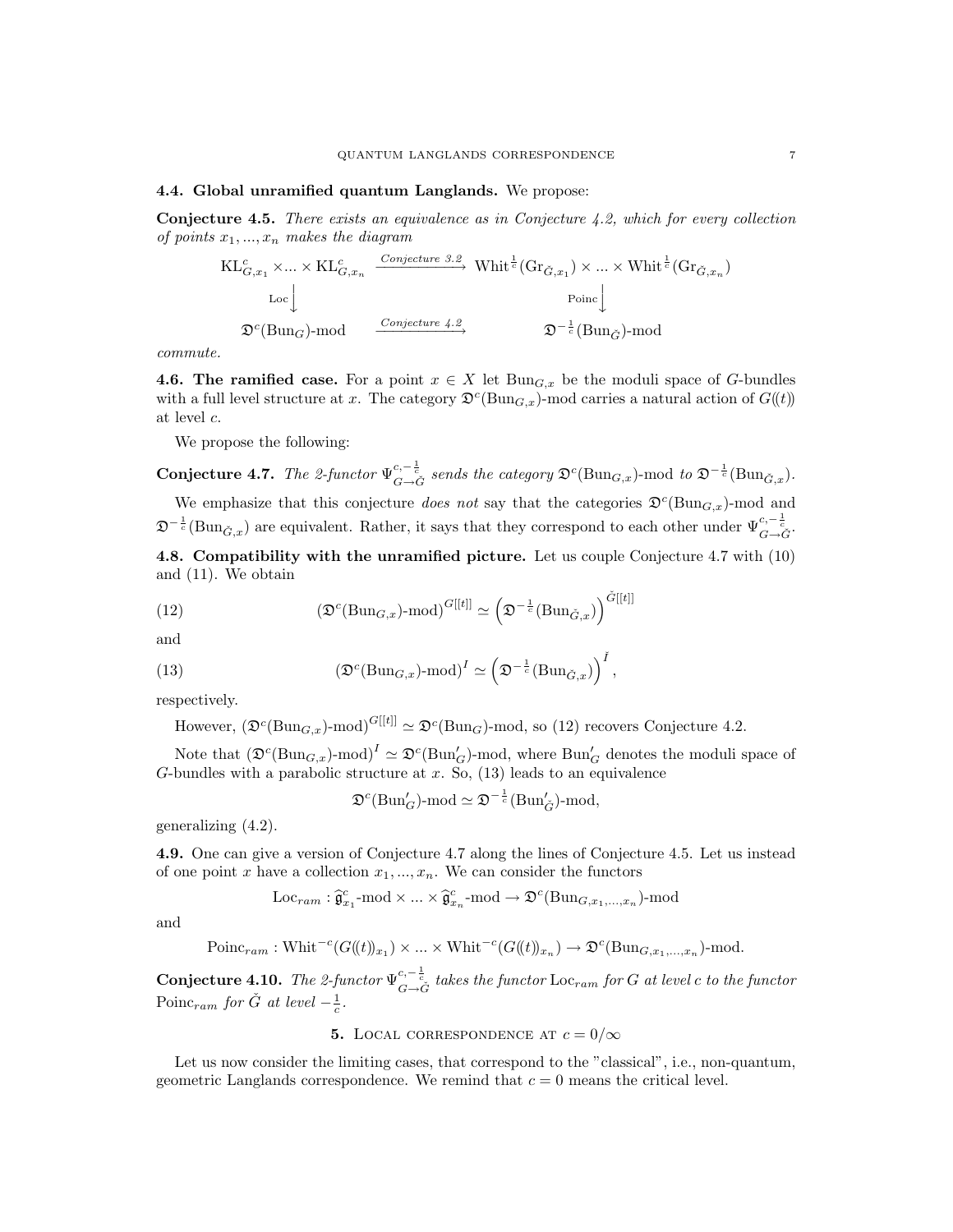**5.1.** First, some comments are due as to how the corresponding objects look at  $c = \infty$ .

Let  $Conn_G(\mathcal{D}^{\times})$  denote the ind-scheme of G-connections over the formal punctured disc  $\mathcal{D}^{\times}$ . We have an action of  $G(\mathfrak{t})$  on  $Conn(\mathfrak{D}^{\times})$  by gauge transformations.

By definition, a category C acted on by  $G(\ell)$  at level  $\infty$  is a category over Conn<sub>G</sub>( $\mathcal{D}^{\times}$ ), equipped with a compatible *weak* action of  $G(\mathfrak{t})$ .

The category  $\hat{\mathfrak{g}}^{\infty}$ -mod is by definition  $\mathrm{QCoh}(\mathrm{Conn}_G(\mathcal{D}^{\times}))$ .

The category  $\mathrm{KL}_{G}^{\infty}$  is the category of quasi-coherent sheaves on  $\mathrm{Conn}_{G}(\mathcal{D}^{\times})$  that are supported on subscheme  $Conn_G^{\text{reg}}(\mathcal{D}^{\times})$  of regular connections (=without poles) and that are equivariant with respect to  $G[[t]]$ . I.e., this is the category  $\text{QCoh}(\text{Conn}_G^{\text{reg}}(\mathcal{D}^{\times})/G[[t]])$ . However,  $\mathrm{Conn}_{G}^{\mathrm{reg}}(\mathcal{D}^{\times})/G[[t]] \simeq \mathrm{pt}/G,$  so

$$
\mathrm{KL}_{G}^{\infty} \simeq \mathrm{Rep}(G).
$$

Similarly,

$$
\widehat{\mathfrak{g}}^{\infty}\text{-mod}^I \simeq \text{QCoh}(\mathfrak{n}/B).
$$

5.2. Conjecture 3.7 translates into the following:

**Conjecture 5.3.** The assignment  $C \mapsto C^{G((t))w}$  establishes a 2-equivalence between the 2category of categories over  $Conn_G(\mathcal{D}^{\times})$  equipped with a weak  $G(\mathfrak{t})$  action, and the 2-category of modules with respect to the chiral category  $\text{Rep}(G)$ .

Let  $\text{LocSys}_{G}(\mathcal{D}^{\times})$  denote the quotient stack  $\text{Conn}_{G}(\mathcal{D}^{\times})/G(\ell)$ .

Note that the assignment  $\mathcal{C} \mapsto \mathcal{C}^{G((t)),w}$  can be alternatively interpreted as a bijection between the 2-category of categories over  $Com_G(\mathcal{D}^{\times})$  equipped with a weak  $G(\ell)$  action, and the 2category of categories over the stack  $\text{LocSys}_{\text{C}}(\mathcal{D}^{\times}).$ 

Hence, Conjecture 5.3 implies:

**Conjecture 5.4.** For a category  $C$  the following two pieces of structure are equivalent: a structure of category over the stack LocSys<sub>G</sub>( $\mathcal{D}^{\times}$ ), and a structure of module category with respect to  $\text{Rep}(\hat{G})$ .

**5.5.** The category  $W_G^{\infty}$ -mod identifies with  $Q\text{Coh}(\text{Op}_G(\mathcal{D}^{\times}))$ , where  $\text{Op}_G(\mathcal{D}^{\times})$  is the indscheme of G-opers on  $\mathcal{D}^{\times}$ .

The category Whit<sup>∞</sup>(Gr<sub>G</sub>) identifies with QCoh(Op<sup>unr</sup>(D<sup>×</sup>)), where Op<sub>G</sub><sup>unr</sup>(D<sup>×</sup>) is the indscheme opers that are unramified as local systems.

Similarly, the category Whit<sup>∞</sup>(Fl<sub>G</sub>) identifies with QCoh(Op<sub>C</sub><sup>nlp.ram.</sup>(D<sup>×</sup>)), where we denote by  $Op_G^{nilp,ram.}(\mathcal{D}^{\times})$  is the ind-scheme of opers that have a nilpotent ramification as local systems.

Remark. The ind-schemes  $Op_G^{unr}(\mathcal{D}^{\times})$  and  $Op_G^{nilp,ram.}(\mathcal{D}^{\times})$  should not be confused with their sub-schemes  $Op_G^{\text{reg}}$  and  $Op_G^{\text{nilp}}$  that correspond to opers with a regular and nilpotent singularity, respectively.

Finally, the category (Whit  $\times$  Whit)( $\mathfrak{D}^{\infty,-\infty}(G(\mathfrak{t}))$ -mod) identifies with  $QCoh(\mathrm{Isom}_G(\mathcal{D}^{\times}))$ , where  $\text{Isom}_G(\mathcal{D}^{\times})$  is the isomonodromy groupoid over  $\text{Op}_G(\mathcal{D}^{\times})$ .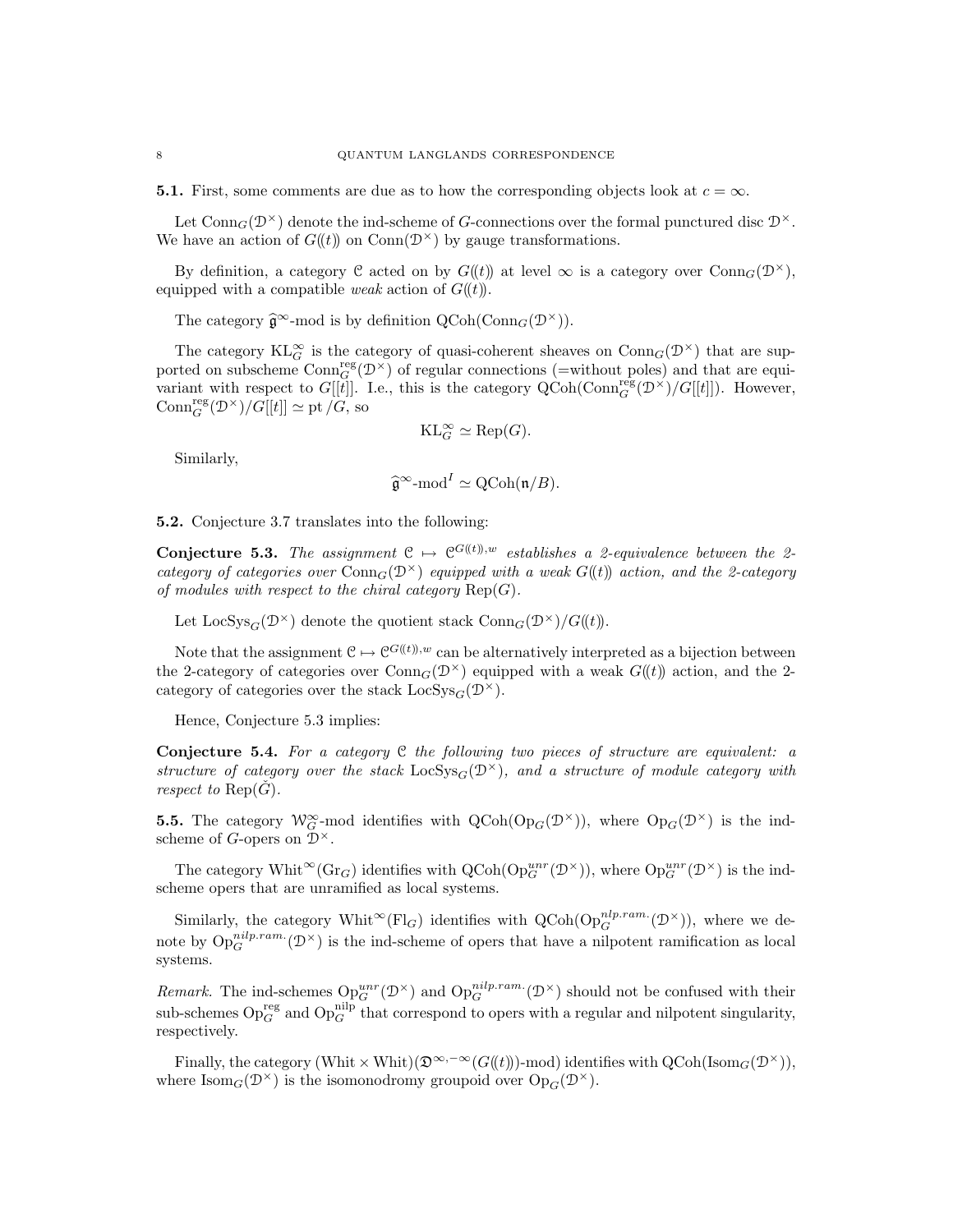**5.6.** Let us now specialize some of the conjectures mentioned above to  $c = 0$  and  $\infty$ .

Conjecture 3.2 for  $c = 0$  reads

$$
Whit^0(\mathrm{Gr}_G) \simeq \mathrm{Rep}(\check{G}),
$$

as chiral categories. This is a valid assertion.

Conjecture 3.2 for  $c = \infty$  reads

$$
\mathrm{KL}_{G}^{0} \simeq \mathrm{QCoh}(\mathrm{Op}^{unr}_{G}(\mathcal{D}^{\times})).
$$

This is also a theorem, established in [FG3].

Conjecture 3.11 for  $c = 0$  reads as

$$
Whit^0(\mathrm{Fl}_G) \simeq \mathrm{QCoh}(\check{\mathfrak{n}}/\check{B}),
$$

which is the theorem of [AB].

Conjecture 3.11 for  $c = \infty$  reads as

Conjecture 5.7.

$$
\widehat{\mathfrak{g}}^0\text{-mod}^I \simeq \text{QCoh}(\text{Op}_{\check{G}}^{nlp,ram.}(\mathcal{D}^\times)).
$$

The latter can be viewed as a generalization of the main conjecture from [FG2].

Conjecture 3.17 for  $c = 0$  reads

Conjecture 5.8.

$$
\widehat{\mathfrak{g}}^0\text{-}\mathrm{mod}\underset{G(\!(t)\!)}{\otimes}\widehat{\mathfrak{g}}^0\text{-}\mathrm{mod}\simeq \mathrm{QCoh}(\mathrm{Isom}_G(\mathcal{D}^\times)).
$$

**5.9.** Consider now the 2-functor  $\Psi_{G \to \tilde{G}}^{0, \infty}$ . We will compose it with the 2-equivalence of the (plausible) Conjecture 5.3 and Conjecture 5.4, and thus consider the 2-functor, denoted  $\Phi_{G\to\tilde{G}}$ from the 2-category of categories acted on by  $G(\ell)$  at level 0 to that of categories over the stack  $\text{LocSys}_G(\mathcal{D}^{\times}).$ 

By construction, the 2-functor in question is

$$
\mathcal{C} \mapsto \text{Whit}(\mathcal{C}),
$$

when the latter is regarded as a module category with respect to the chiral category  $\text{Rep}(G)$ .

Remark. At level 0, the 2-functor Whit is not a 2-equivalence for obvious reasons: it kills the category  $\mathcal{C} = \text{Vect}$ , equipped with the trivial action of  $G(\mathcal{U})$ . Thus, in order to have a Langlands-type equivalence in this case, one has to enhance the RHS, presumably by adding an Arthur  $SL<sub>2</sub>$ .

## 6. GLOBAL CORRESPONDENCE AT  $c = 0/\infty$

**6.1. The unramified case.** First, we note that the equivalence (4.2) specializes at  $c = 0$  to the usual geometric Langlands:

Conjecture 6.2. There exists an equivalence

$$
\mathfrak{D}^0(\text{Bun}_G)\text{-mod} \simeq \text{QCoh}(\text{LocSys}_{\check{G}}(X)).
$$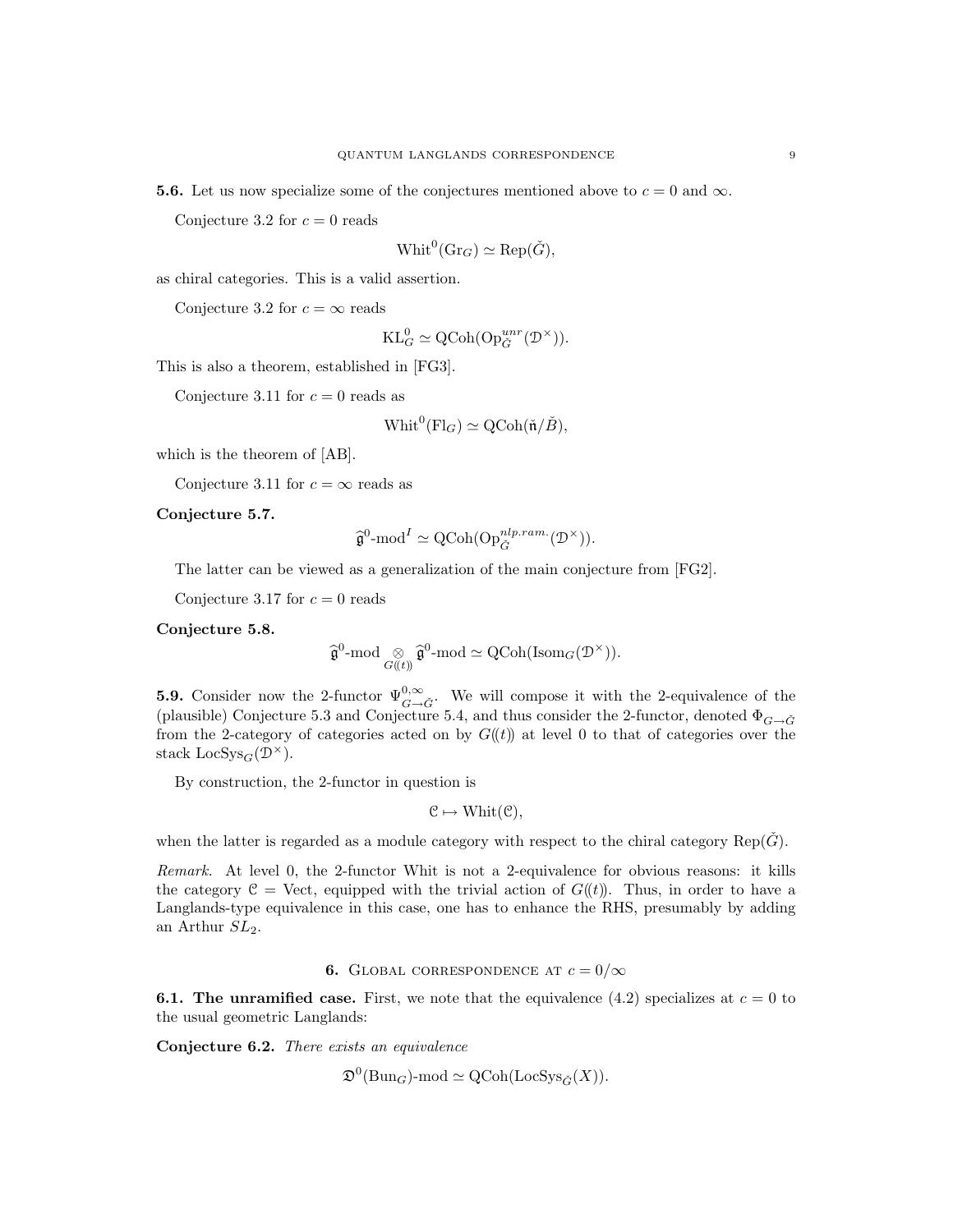The commutativity of the diagram in Conjecture 4.5 for  $c = 0$  amounts to the Beilinson-Drinfeld construction of Hecke eigensheaves via opers.

When we exchange the roles of G and  $\tilde{G}$  and replace 0 by  $\infty$ , the commutative diagram of Conjecture 4.5 amounts to the expectation that the equivalence of (6.2) takes the "Whittaker coefficient" D-modules on the LHS to the tautological coherent sheaves associated to points of X and representations of  $\check{G}$  on the RHS.

**6.3. The ramified case.** Consider the 2-functor  $\Phi_{G \to \check{G}}$  applied to the category  $\mathfrak{D}^0(\text{Bun}_{G,x})$ . This is the category  $\text{Whit}(\mathfrak{D}^0(\text{Bun}_{G,x}))$  over  $\text{LocSys}_{G}(\mathfrak{D}^{\times})$ . By Conjecture 4.7 this category is equivalent to

$$
\text{QCoh}(\text{LocSys}_{\check{G},x}(X))^{\check{G}(\!(t)\!), w}.
$$

Note that the stack  $LocSys_{\check{G},x}(X)$  classifies  $\check{G}$ -local systems on X with an arbitrary ramification at  $x$ , and a full level structure at  $x$  on the underlying  $G$ -bundle. Hence, the stack LocSys<sub> $\tilde{G}_x(X)/\tilde{G}(\ell)$  identifies with the stack LocSys $\tilde{G}(X-x)$  of  $\tilde{G}$ -local systems defined on</sub> the punctured curve. The category

$$
\text{QCoh}(\text{LocSys}_{\check{G},x}(X))^{\check{G}(t),w} \simeq \text{QCoh}(\text{LocSys}_{\check{G}}(X-x))
$$

is naturally a category over  $\text{LocSys}_G(\mathcal{D}^{\times})$  via the map of stacks

$$
\text{LocSys}_{\check{G}}(X-x)\to \text{LocSys}_G(\mathcal{D}^{\times}).
$$

Summarizing, we obtain:

**Conjecture 6.4.** The category  $\text{Whit}(\mathfrak{D}^0(\text{Bun}_{G,x}))$  is equivalent to  $\text{QCoh}(\text{LocSys}_{\check{G}}(X-x))$ , as categories over  $\text{LocSys}_G(\mathcal{D}^{\times})$ .